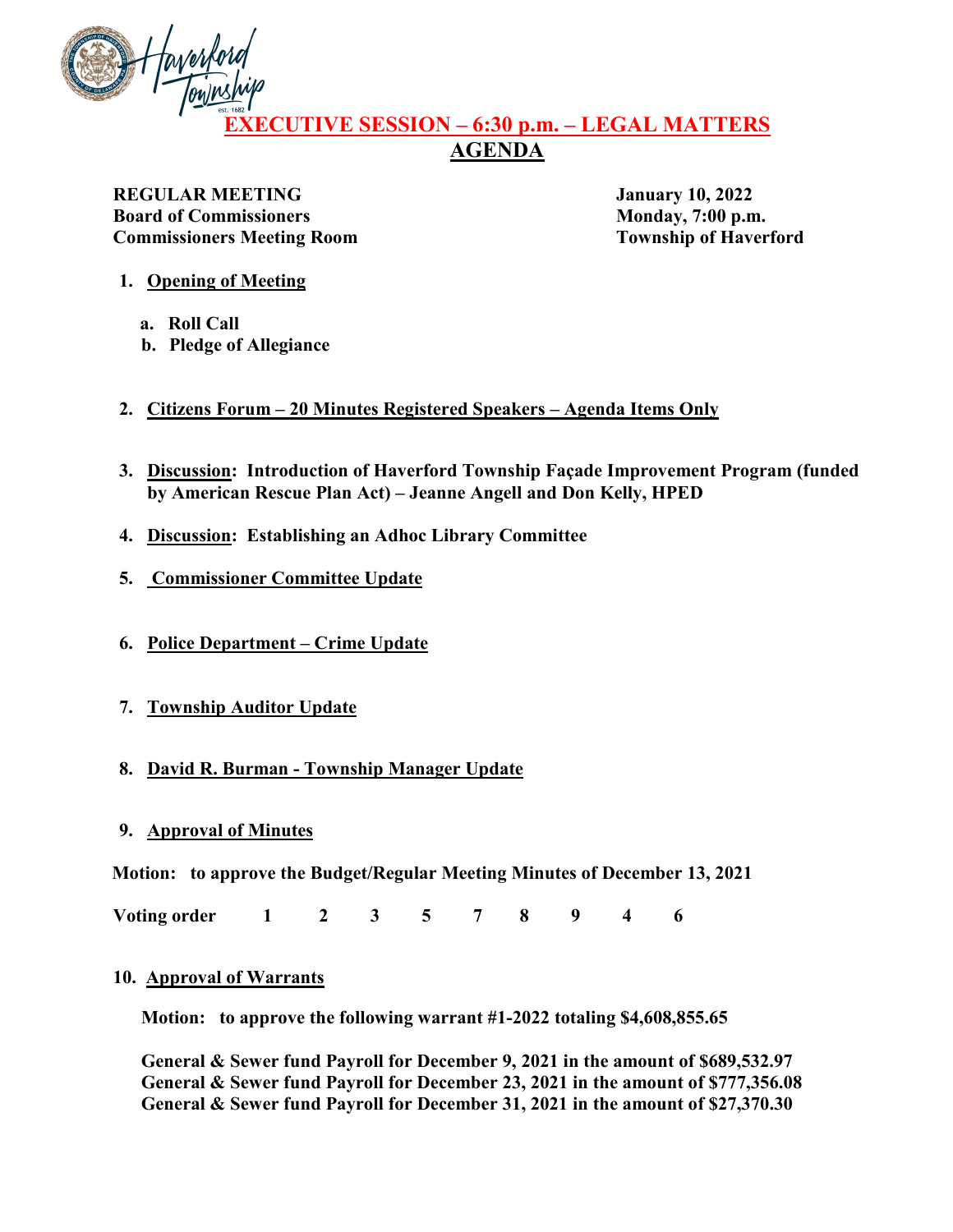**General & Sewer fund Payroll for January 6, 2022 in the amount of \$1,408,442.42 General Fund disbursements #1-2022 in the amount of \$1,133,927.04 Sewer Fund disbursements #1-2022 in the amount of \$241,175.49 Community Development Block Grant Fund disbursement #1-2022 in the amount of \$35,551.72 Capital Projects Fund disbursement #1-2022 in the amount of \$125,973.30 American Rescue Plan Fund disbursement #1-2022 in the amount of \$157,262.03 Credit Card Statement ending December 27, 2021 in the amount of \$12,264.30**

**Voting order 1 2 3 5 7 8 9 4 6** 

## **11. Proposed Settlement Agreement**

**Motion: to approve Haverford Township's participation in the proposed Settlement Agreement with Johnson & Johnson, Janssen Pharmaceuticals, Inc., and Janssen Pharmaceutica, Inc. and to authorize the Township Manager/Secretary to execute all required documents, to include the Draft Opioids Trust & Allocation Order.**

| <b>Voting order</b> |  |  |  |  |  |
|---------------------|--|--|--|--|--|
|                     |  |  |  |  |  |

**12. Ordinance No. P23-2021 Skatium Café Lease Renewal (2nd Reading)**

**Motion: to adopt the second reading of Ordinance No. P23-2021 authorizing the lease of certain grounds between the Township of Haverford and Shef & Sons, LLC.**

**Voting order 1 2 3 5 7 8 9 4 6** 

**13. Ordinance No. P24-2021 Llanerch Shopping Center/Pennsy Trail – Easement Agreement (2nd Reading)**

**Motion: to adopt the second reading of Ordinance No. P24-2021 AUTHORIZING THE TOWNSHIP TO ENTER AN EASEMENT AGREEMENT FOR PORTIONS OF THE PROPERTY LOCATED AT 365-403 WEST CHESTER PIKE FOR THE ESTABLISHMENT OF A BIKEWAY EASEMENT.**

**Voting order 1 2 3 5 7 8 9 4 6**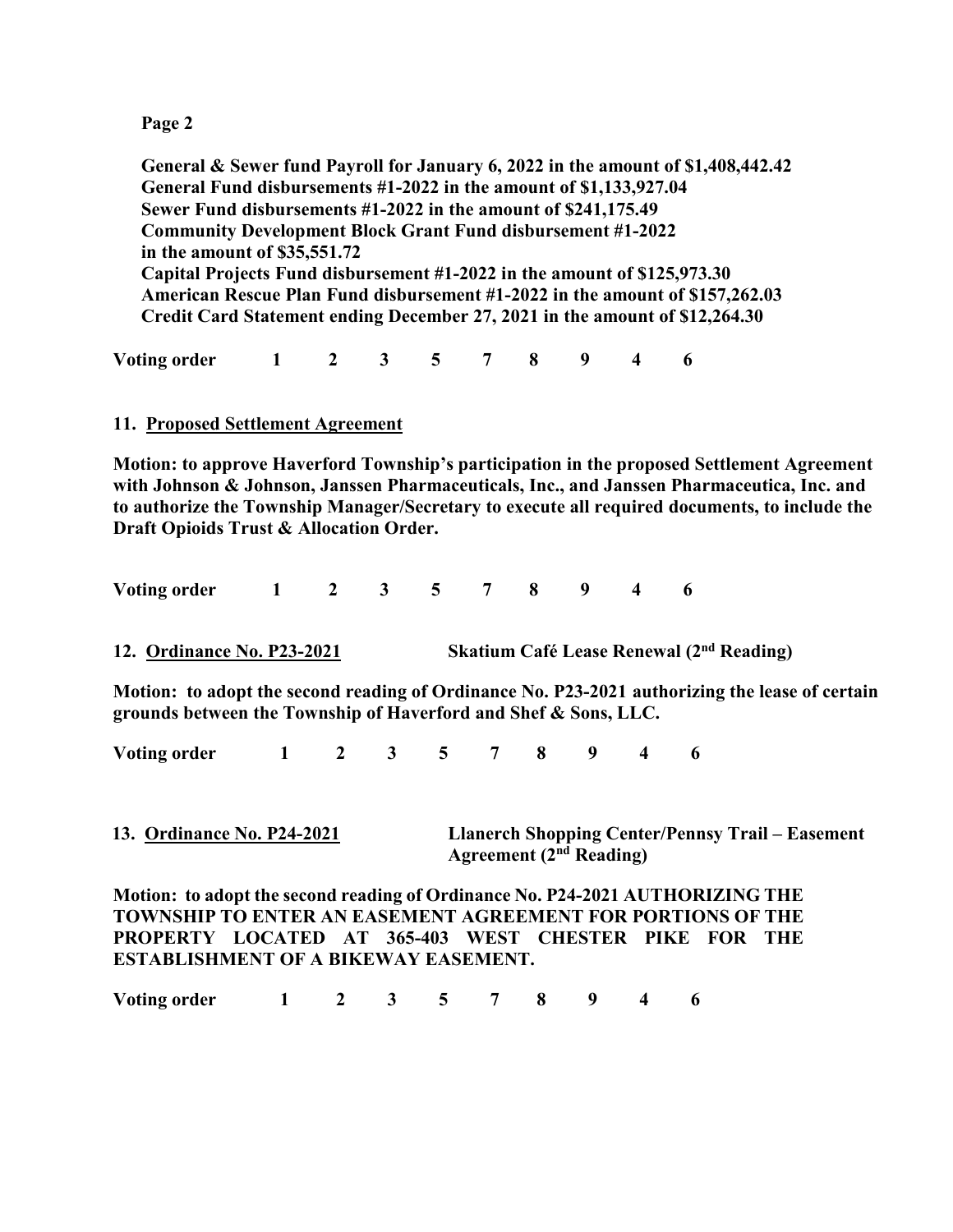**14. Ordinance No. P1-2022 Traffic (1st Reading)**

**Motion: to adopt the first reading of Ordinance No. P1-2022 authorizing traffic restrictions on the following highways:**

**Special Purpose Parking Zones**

**In front of 142 Juniper Road**

**Voting order 1 2 3 5 7 8 9 4 6** 

**15. Resolution No. 2247-2022 DELCORA – Eastern Service Area**

**Motion: to adopt Resolution No. 2247-2022 resolving that the Board of Commissioners of the Municipality, Delaware County hereby adopt and submit to the Department of Environmental Protection for its approval as an update of the "Official Plan" of Haverford Township the above referenced Act 537 Plan Update. The Township hereby assures the Department of the complete and timely implementation of the said plan as required by law. (Section 5, Pennsylvania Sewage Facilities Act as amended.)**

**Voting order 1 2 3 5 7 8 9 4 6** 

**16. Resolution No. 2249 -2022 Document Destruction**

**Motion: to adopt Resolution No. 2249 - 2022 that the Board of Commissioners of the Township of Haverford, County of Delaware, Commonwealth of Pennsylvania, in accordance with the Municipal Records Manual hereby authorizes the disposition of public records.**

**Voting order 1 2 3 5 7 8 9 4 6**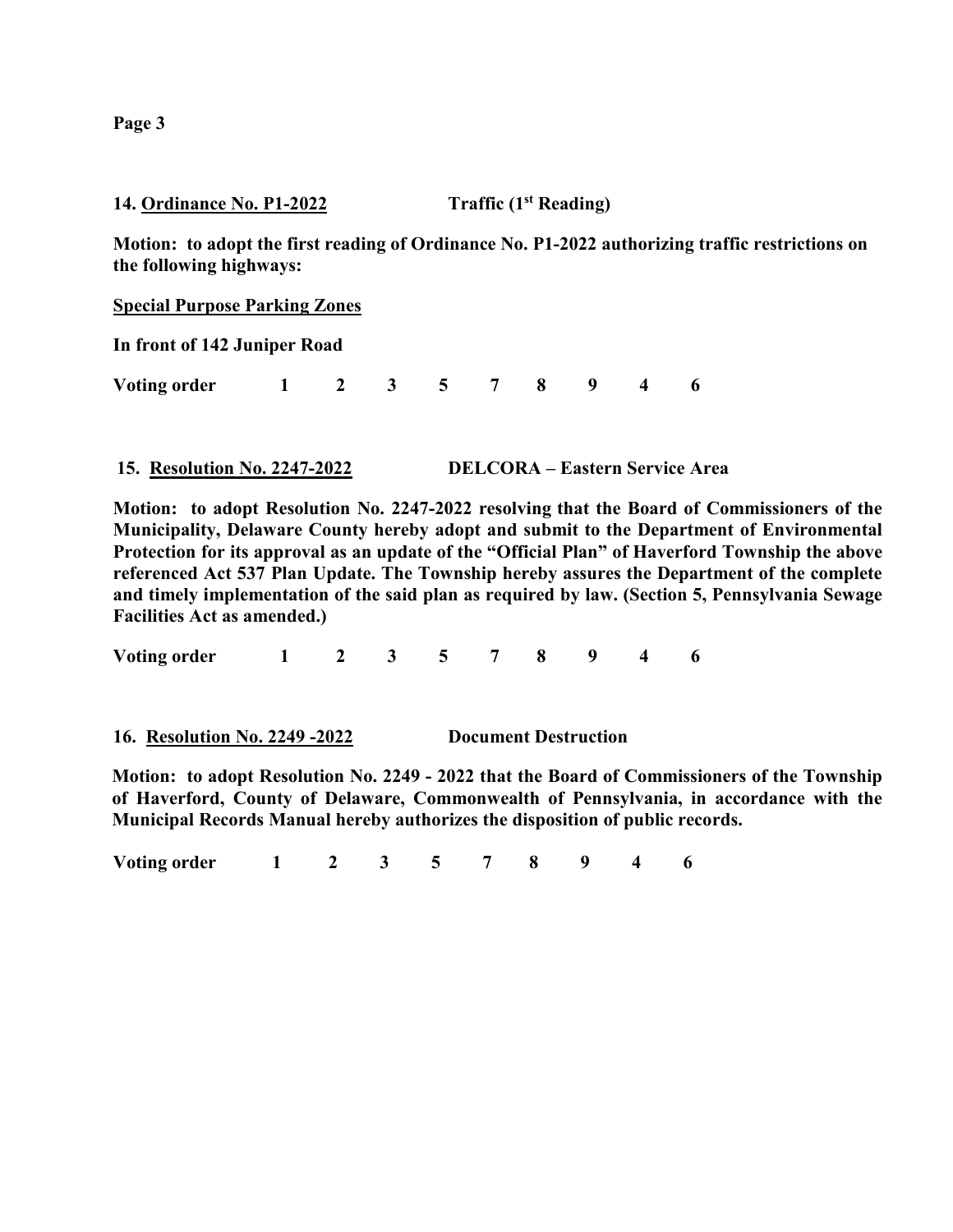## **17. Purchases/Contract Award**

## **Police Department**

#### **2022 Vehicle Purchase**

**Motion: to approve the purchase of Four (4) 2022 Chevrolet Tahoe police vehicles, from Whitmoyer Auto Group, 1001 E. Main Street, Mount Joy, PA, under CoStars Contract 13-111, for a total price of \$166,000.00.**

**Voting order 1 2 3 5 7 8 9 4 6**

#### **Towing/Impound**

**Motion: award a two year (2) Duty Tow contract to K&S Towing and Recovery 1375 Lawrence Road Havertown, PA 19083 and a**

**Two year (2) impound contracts to K&S Towing and Recovery 1375 Lawrence Road Havertown, PA 19083 and Direct Paint and Collision 1000 N. Eagle Road Havertown, PA 19083.**

**Both impound yards have been inspected and meet all of the requirements per code. Impound yards will operate on an every-other month rotation.**

**Voting order 1 2 3 5 7 8 9 4 6**

#### **18. Continuation of Citizen's Forum for Non-Agenda Items**

#### **19. New business**

## **20. Other business**

#### **21. Adjourn**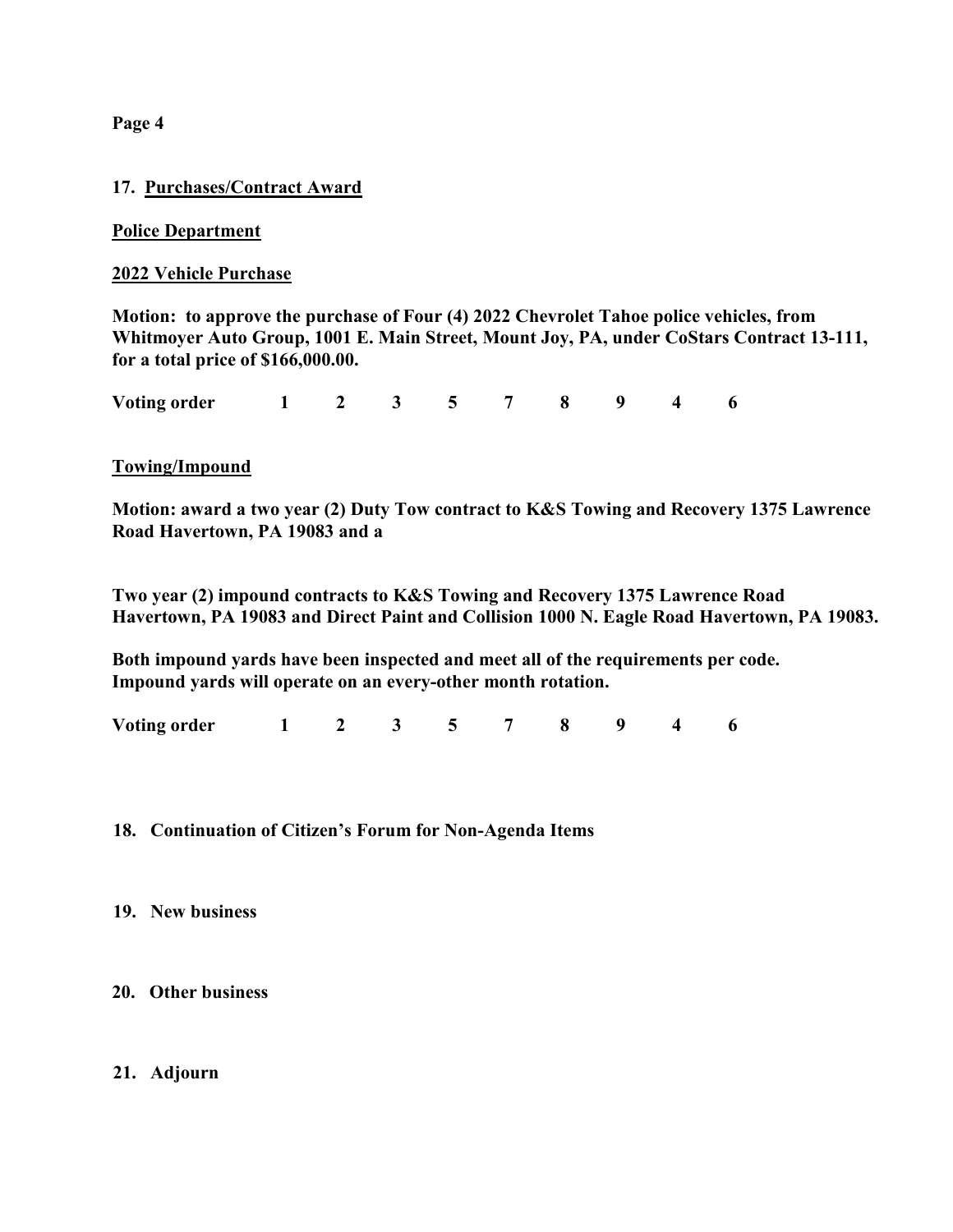

# **Board of Commissioners Regular Meeting Minutes**

**Executive Session – 6:30 p.m. – Legal Matters Location: 1014 Darby Rd, Havertown PA 19083 Date: Monday, January 10, 2022 Time: 7:00 P.M.**

> **1. Opening of Meeting – Commissioner Larry Holmes, President, opened the meeting and indicated that the Board met in Executive Session prior to the meeting.**

**a. Roll Call – All 9 Commissioners were present at roll call: Commissioners D'Emilio, Forste-Grupp, McCloskey, Cavender, Quinn, Hart, Wechsler, Trombetta and Holmes.**

**Commissioners D'Emilio, McCloskey and Cavender were in attendance via ZOOM.**

**Also present were: David R. Burman, Township Manager, Ross Anderson, CPA, Township Auditor, John F. Walko, Esquire, Township Solicitor, Aimee M. Cuthbertson, CPA, Assistant Township Manager, Chief John Viola, Joe Celia, Codes Enforcement Director, Eileen Mattola, (ZOOM) Assistant Parks and Recreation Director, Kelly Kirk, (ZOOM) Zoning Hearing Officer and Dave Pennoni, Pennoni Engineers.**

**b. Pledge of Allegiance** 

**2. Citizens Forum – 20 Minutes Registered Speakers – Agenda Items Only – No one spoke**

**3. Discussion: Introduction of Haverford Township Façade Improvement Program (funded by American Rescue Plan Act) – Jeanne Angell and Don Kelly, HPED**

**The Grant Program was explained in-depth by Mrs. Cuthbertson, Mr. Kelly and Ms. Angell. This program is to help businesses with economic recovery. \$250,000 has been allocated towards this program from the American Recovery Program. 25 awards of \$10,000 (up to \$10,000 matching grant).**

**4. Discussion: Establishing an Adhoc Library Committee**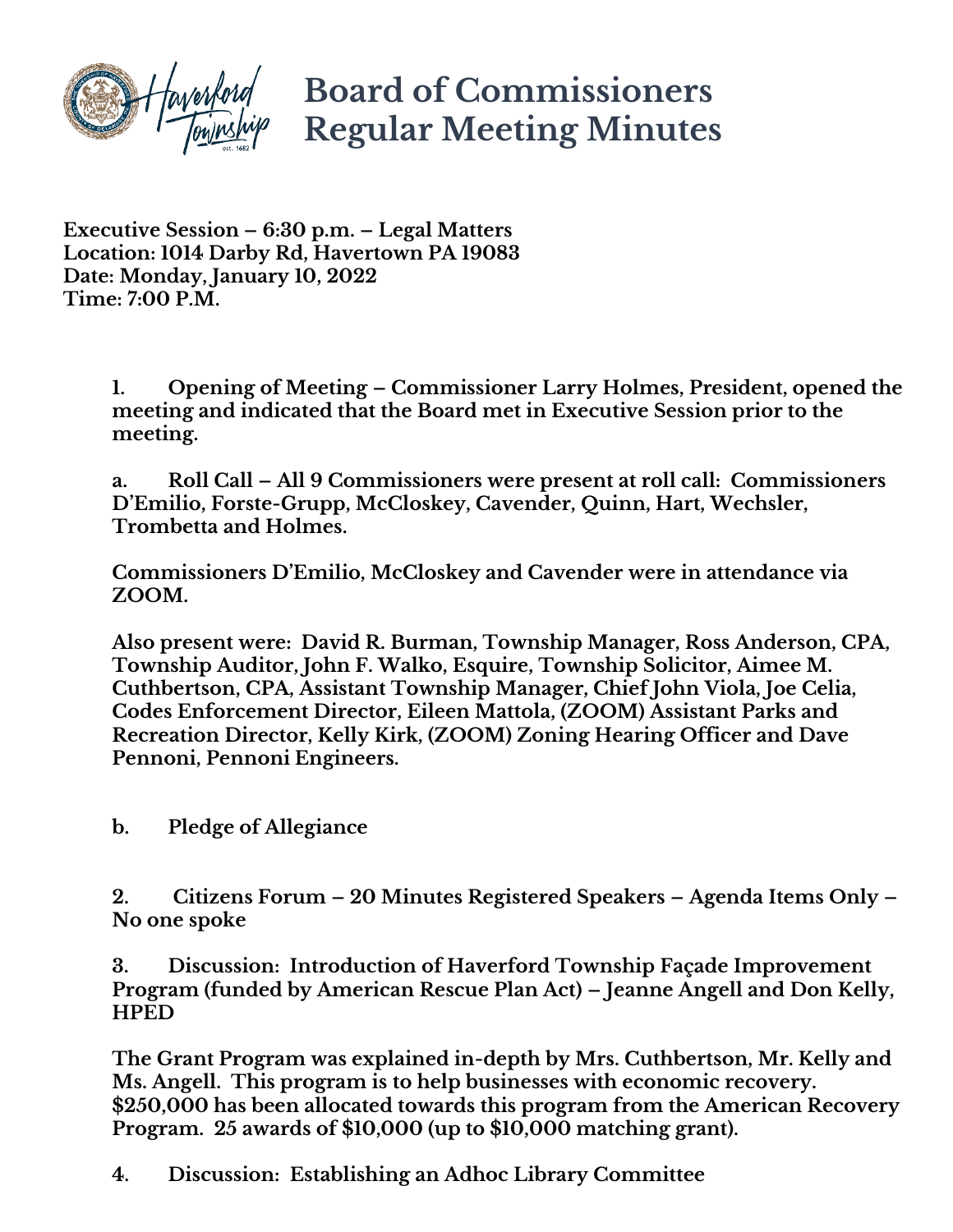**All Commissioners agreed to table this discussion to February.**

**Page 2**

**5. Commissioner Committee Update** 

**Commissioners Holmes and Trombetta have been working on the proposed Commissioners' Committee Assignments; distribution will be tomorrow.**

**Commissioner Wechsler provided the Bureau of Fire's monthly report.**

**6. Police Department – Crime Update – presented by Chief Viola**

**7. Township Auditor Update – Mr. Anderson reviewed the expenses and disbursements and found no irregularities.**

**8. David R. Burman - Township Manager Update – Mr. Burman reported that PECO will be continuing their utility work in various Wards. This will be a frustrating time for everyone.**

**9. Approval of Minutes**

**Motion made by Commissioner Forste-Grupp and seconded by Commissioner Quinn to approve the Budget/Regular Meeting Minutes of December 13, 2021.**

**Roll Called.**

**All 9 Commissioners voted Yes: Commissioners D'Emilio, Forste-Grupp, McCloskey, Cavender, Quinn, Hart, Wechsler, Trombetta and Holmes.**

**10. Approval of Warrants**

**Motion made by Commissioner McCloskey and seconded by Commissioner Wechsler to approve the following warrant #1-2022 totaling \$4,608,855.65**

**General & Sewer fund Payroll for December 9, 2021 in the amount of \$689,532.97**

**General & Sewer fund Payroll for December 23, 2021 in the amount of \$777,356.08**

**General & Sewer fund Payroll for December 31, 2021 in the amount of \$27,370.30**

**General & Sewer fund Payroll for January 6, 2022 in the amount of \$1,408,442.42**

**General Fund disbursements #1-2022 in the amount of \$1,133,927.04 Sewer Fund disbursements #1-2022 in the amount of \$241,175.49 Community Development Block Grant Fund disbursement #1-2022 in the amount of \$35,551.72**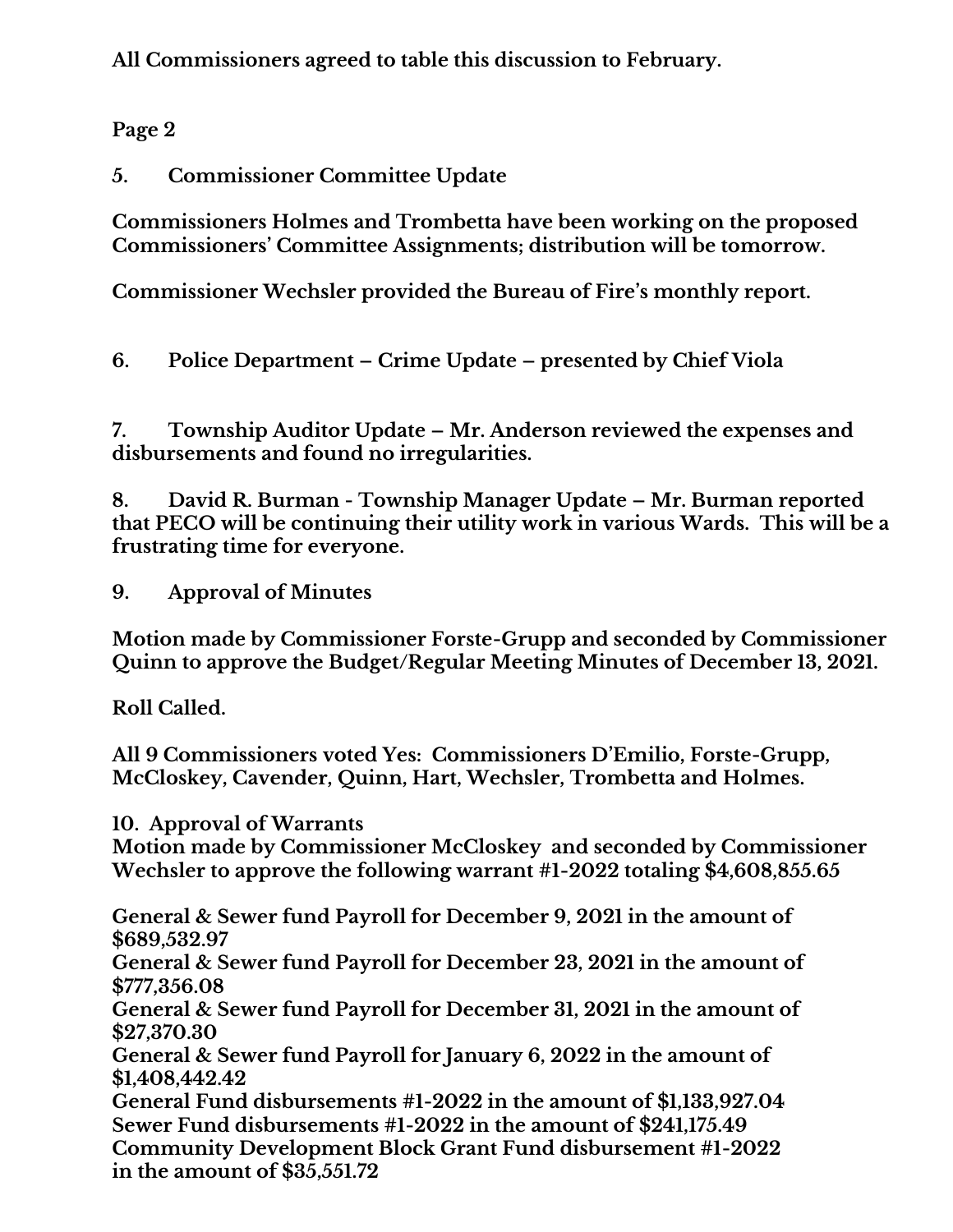**Capital Projects Fund disbursement #1-2022 in the amount of \$125,973.30 American Rescue Plan Fund disbursement #1-2022 in the amount of \$157,262.03 Page 3**

**Credit Card Statement ending December 27, 2021 in the amount of \$12,264.30**

**Roll Called.**

**All 9 Commissioners voted Yes: Commissioners D'Emilio, Forste-Grupp, McCloskey, Cavender, Quinn, Hart, Wechsler, Trombetta and Holmes.**

**11. Proposed Settlement Agreement**

**Motion made by Commissioner Wechsler and seconded by Commissioner Hart to approve Haverford Township's participation in the proposed Settlement Agreement with Johnson & Johnson, Janssen Pharmaceuticals, Inc., and Janssen Pharmaceutica, Inc. and to authorize the Township Manager/Secretary to execute all required documents, to include the Draft Opioids Trust & Allocation Order.**

**Roll Called.**

**8 Commissioners voted Yes: Commissioners D'Emilio, Forste-Grupp, McCloskey, Cavender, Quinn, Hart, Wechsler and Trombetta.**

**1 Commissioner voted No: Commissioner Holmes.**

**12. Ordinance No. P23-2021 Skatium Café Lease Renewal (2nd Reading) Motion made by Commissioner Quinn and seconded by Commissioner Hart to adopt the second reading of Ordinance No. P23-2021 authorizing the lease of certain grounds between the Township of Haverford and Shef & Sons, LLC. Roll Called.**

**All 9 Commissioners voted Yes: Commissioners D'Emilio, Forste-Grupp, McCloskey, Cavender, Quinn, Hart, Wechsler, Trombetta and Holmes.**

**13. Ordinance No. P24-2021Llanerch Shopping Center/Pennsy Trail – Easement Agreement (2nd Reading) Motion made by Commissioner Forste-Grupp and seconded by Commissioner Trombetta to adopt the second reading of Ordinance No. P24-2021 AUTHORIZING THE TOWNSHIP TO ENTER AN EASEMENT AGREEMENT FOR PORTIONS OF Page 4**

**THE PROPERTY LOCATED AT 365-403 WEST CHESTER PIKE FOR THE ESTABLISHMENT OF A BIKEWAY EASEMENT. Roll Called.**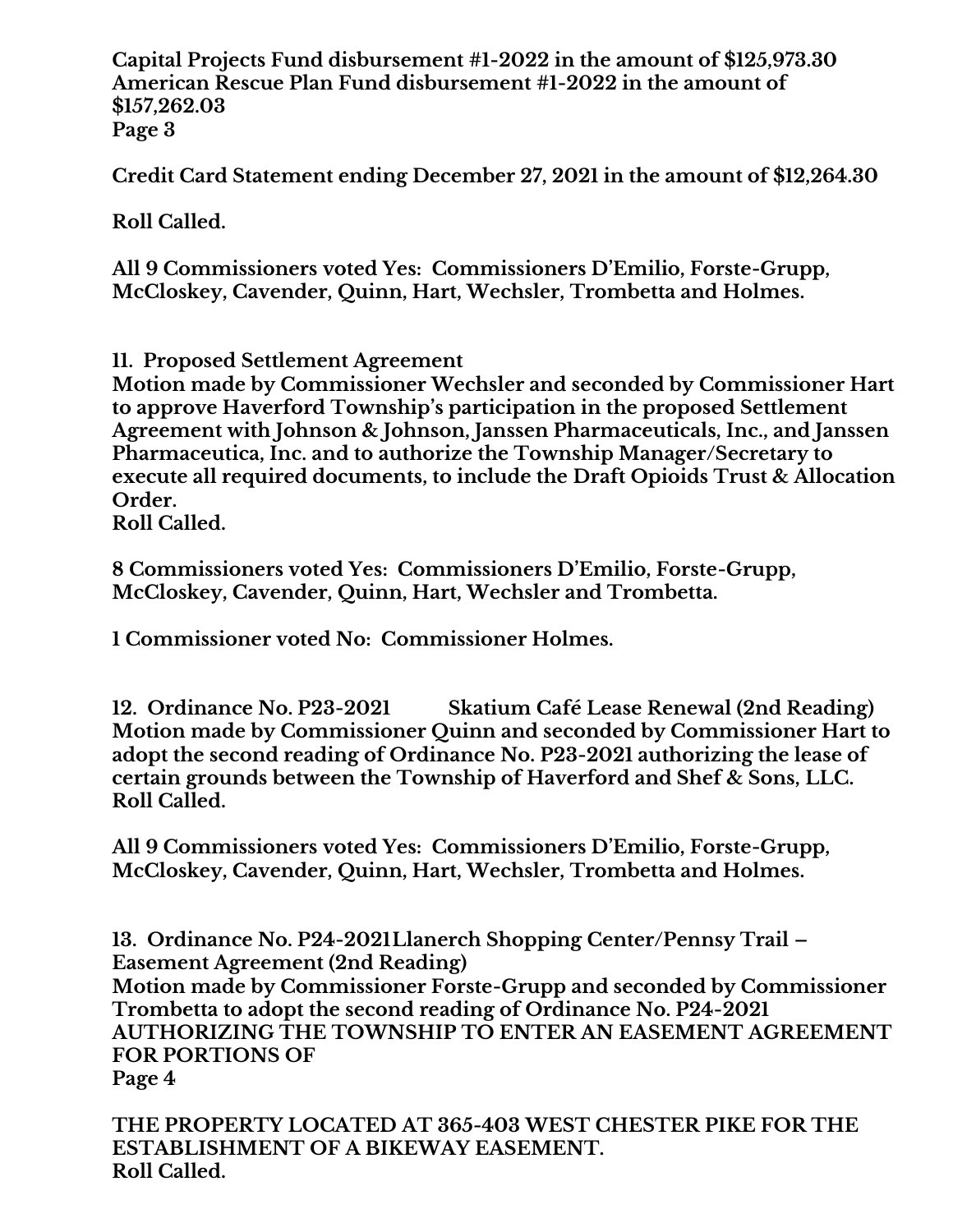**All 9 Commissioners voted Yes: Commissioners D'Emilio, Forste-Grupp, McCloskey, Cavender, Quinn, Hart, Wechsler, Trombetta and Holmes.**

**14. Ordinance No. P1-2022 Traffic (1st Reading) Motion made by Commissioner Hart and seconded by Commissioner Wechsler to adopt the first reading of Ordinance No. P1-2022 authorizing traffic restrictions on the following highways: Special Purpose Parking Zones In front of 142 Juniper Road Roll Called.** 

**All 9 Commissioners voted Yes: Commissioners D'Emilio, Forste-Grupp, McCloskey, Cavender, Quinn, Hart, Wechsler, Trombetta and Holmes.**

**15. Resolution No. 2247-2022 DELCORA – Eastern Service Area Motion made by Commissioner Wechsler and seconded by Commissioner Quinn to adopt Resolution No. 2247-2022 resolving that the Board of Commissioners of the Municipality, Delaware County hereby adopt and submit to the Department of Environmental Protection for its approval as an update of the "Official Plan" of Haverford Township the above referenced Act 537 Plan Update. The Township hereby assures the Department of the complete and timely implementation of the said plan as required by law. (Section 5, Pennsylvania Sewage Facilities Act as amended.) Roll Called.**

**All 9 Commissioners voted Yes: Commissioners D'Emilio, Forste-Grupp, McCloskey, Cavender, Quinn, Hart, Wechsler, Trombetta and Holmes.**

# **Page 5**

**16. Resolution No. 2249 -2022 Document Destruction Motion made by Commissioner Hart and seconded by Commissioner Quinn to adopt Resolution No. 2249 - 2022 that the Board of Commissioners of the Township of Haverford, County of Delaware, Commonwealth of Pennsylvania, in accordance with the Municipal Records Manual hereby authorizes the disposition of public records.**

**Roll Called.** 

**All 9 Commissioners voted Yes: Commissioners D'Emilio, Forste-Grupp, McCloskey, Cavender, Quinn, Hart, Wechsler, Trombetta and Holmes.**

**17. Purchases/Contract Award**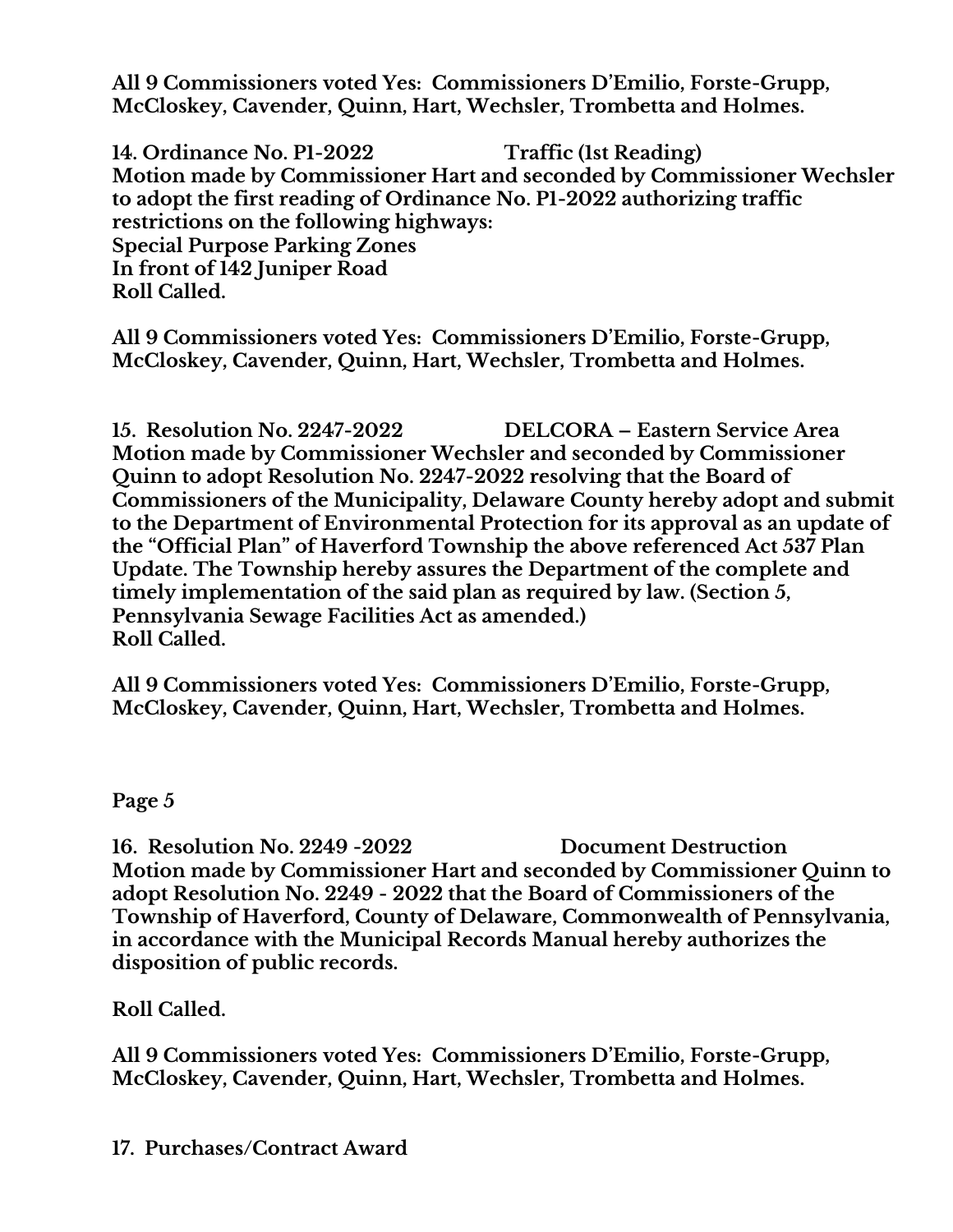**Police Department**

**2022 Vehicle Purchase**

**Motion made by Commissioner Cavender and seconded by Commissioner Quinn to approve the purchase of Four (4) 2022 Chevrolet Tahoe police vehicles, from Whitmoyer Auto Group, 1001 E. Main Street, Mount Joy, PA, under CoStars Contract 13-111, for a total price of \$166,000.00.**

**Roll Called.**

**8 Commissioners voted Yes: Commissioners D'Emilio, Forste-Grupp, McCloskey, Cavender, Quinn, Wechsler, Trombetta and Holmes.**

**Commissioner Hart voted No.**

**Towing/Impound**

**Motion made by Commissioner Hart and seconded by Commissioner Wechsler to award a two year (2) Duty Tow contract to K&S Towing and Recovery 1375 Lawrence Road Havertown, PA 19083 and a**

**Two year (2) impound contracts to K&S Towing and Recovery 1375 Lawrence Road Havertown, PA 19083 and Direct Paint and Collision 1000 N. Eagle Road Havertown, PA 19083.**

**Both impound yards have been inspected and meet all of the requirements per code.**

**Impound yards will operate on an every-other month rotation.**

**Roll Called.**

**Page 6**

**All 9 Commissioners voted Yes: Commissioners D'Emilio, Forste-Grupp, McCloskey, Cavender, Quinn, Hart, Wechsler, Trombetta and Holmes.**

**18. Continuation of Citizen's Forum for Non-Agenda Items** 

**Bob D'Agnazio – 606 Country Club Drive** 

**Mr. D'Agnazio spoke about golf balls being hit on the 9th hole at Llanerch Golf Club and damaging resident property and they are in violation of ordinances.**

**Michelle Alvare – 134 Hastings Avenue**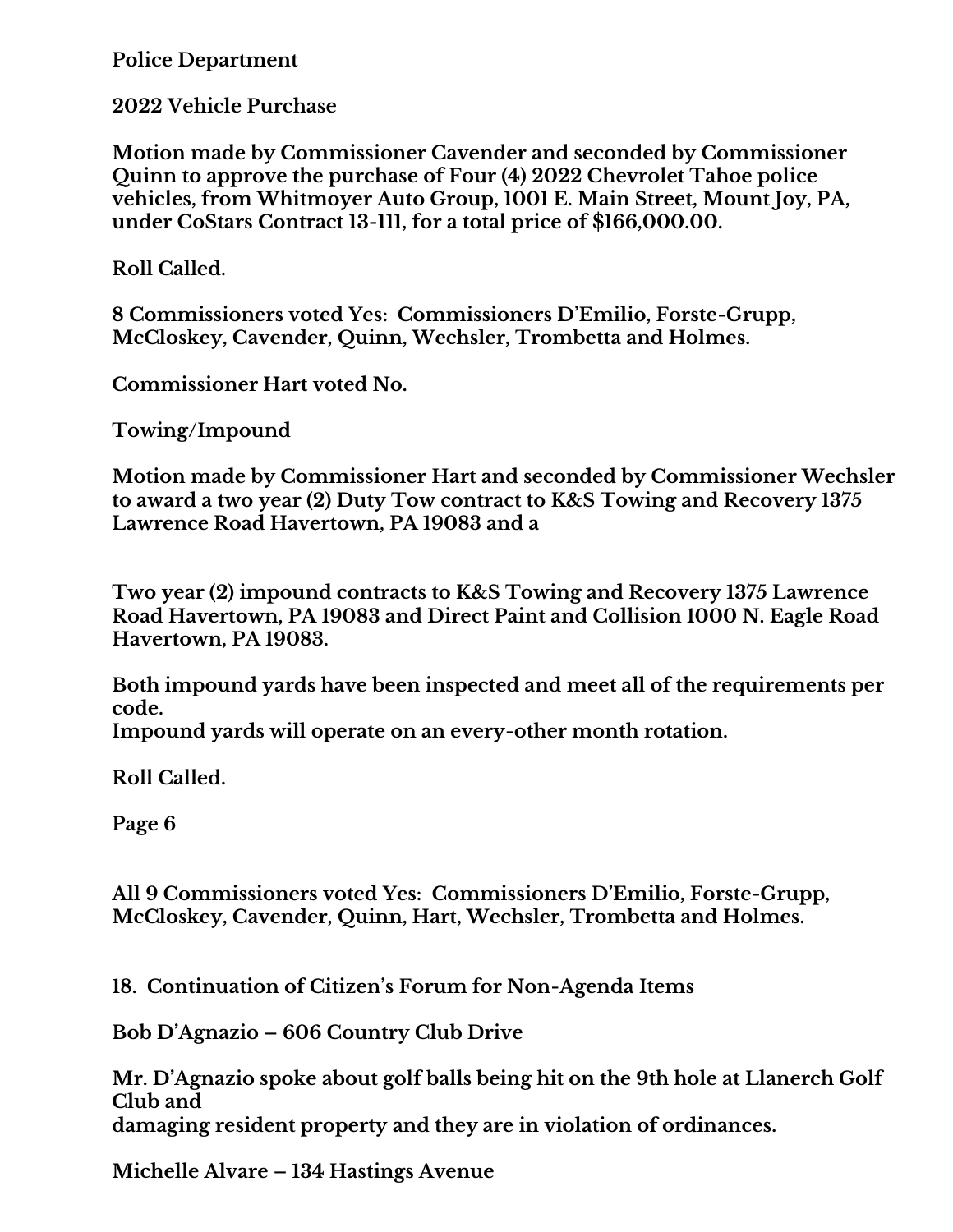**Thanks the Board for supporting and approving the easement for the trail continuation.**

**Ross Anderson – 220 Heatherwood Road**

**Mr. Anderson stated that electric vehicles are coming but not ready yet.**

**19. New business – No Commissioners had new business.**

**20. Other business**

**Steve D'Emilio – 1st Ward Commissioner**

**Commissioner D'Emilio offered thoughts and prayers for all the Philadelphia Fire and New York victims during this tragedy. Our firefighters are heroes. Sheryl Forste-Grupp – 2nd Ward Commissioner**

**Commissioner Forste-Grupp responded to Mr. D'Agnazio by indicating the township will review this.**

**She asked 2nd Ward residents to contact her to sign up for her email list. She is looking for a 2nd Ward Senior Citizen to appoint to the board.**

**She announced that Monday, January 17th is Martin Luther King Remembrance Day and a time for individuals; if available, to volunteer and serve. There will be a food and supply drop off at the Middle School between 9 and 11:30. Page 7**

**She also announced that during the winter, the Farmers Market will be open twice a month on Saturdays, between 1 and 3 p.m.**

**Commissioner Trombetta made a motion to add the Senior Citizens Appointments to the Agenda. All Commissioners agreed.**

**Ward 1 – Postponed**

**Ward 2 – Postponed**

**Ward 4 – Peggy Murr**

**Ward 6 – Postponed**

**Ward 7 – Postponed**

**Kevin McCloskey - 3rd Ward Commissioner**

**Commissioner McCloskey also offered his thoughts and prayers for all the fire victims.**

**He thanked Jeanne Angell and Don Kelly for their presentation.**

**Commissioner McCloskey also spoke on volunteering on MLK Day.**

**He also spoke on the virus and hopes this waive will crest soon.**

**Laura Cavender – 5th Ward Commissioner**

**Commissioner Cavender formally congratulated Commissioners Forste-Grupp and Trombetta.**

**She also highlighted the food drive and thanked all the volunteers that serve on Boards and Commissions and also those that did apply and were not chosen this time.**

**She also spoke about the virus affecting the schools. The nurses are overwhelmed.**